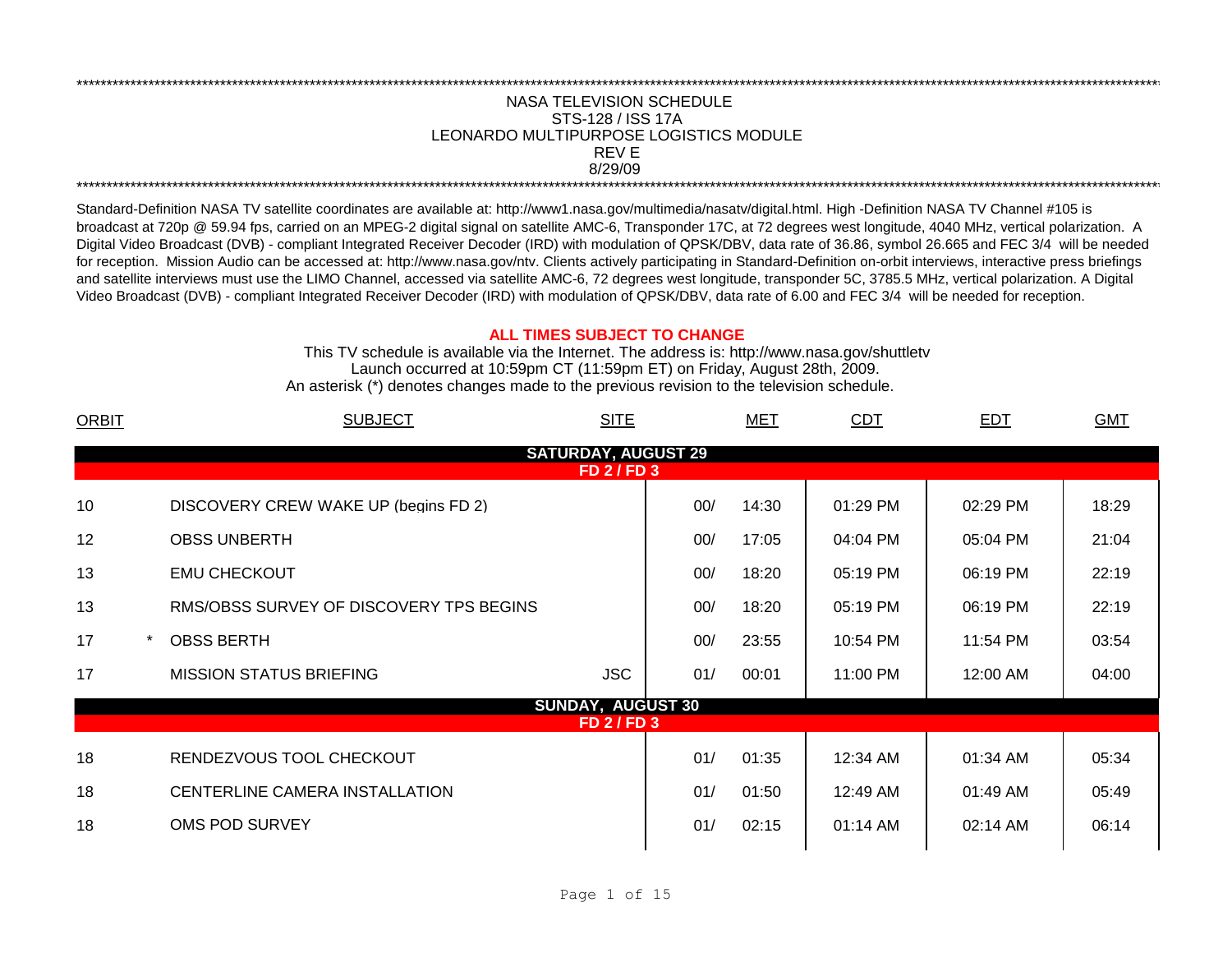| <b>ORBIT</b> | <b>SUBJECT</b>                                                                                                                    | <b>SITE</b>      |     | MET   | <b>CDT</b> | EDT      | <b>GMT</b> |
|--------------|-----------------------------------------------------------------------------------------------------------------------------------|------------------|-----|-------|------------|----------|------------|
| 18           | <b>ODS RING EXTENSION</b>                                                                                                         |                  | 01/ | 02:20 | 01:19 AM   | 02:19 AM | 06:19      |
| 20           | <b>DISCOVERY CREW SLEEP BEGINS</b>                                                                                                |                  | 01/ | 05:30 | 04:29 AM   | 05:29 AM | 09:29      |
| 21           | FLIGHT DAY 2 HIGHLIGHTS (replayed on the hour during<br>crew sleep                                                                | <b>JSC</b>       | 01/ | 06:01 | 05:00 AM   | 06:00 AM | 10:00      |
| 26           | DISCOVERY CREW WAKE UP (begins FD 3)                                                                                              |                  | 01/ | 13:30 | 12:29 PM   | 01:29 PM | 17:29      |
| 27           | RENDEZVOUS OPERATIONS BEGIN                                                                                                       |                  | 01/ | 15:25 | 02:24 PM   | 03:24 PM | 19:24      |
| 27           | POST MISSION MANAGEMENT TEAM BRIEFING                                                                                             | <b>JSC</b>       | 01/ | 16:01 | 03:00 PM   | 04:00 PM | 20:00      |
| 29           | <b>TI BURN</b>                                                                                                                    |                  | 01/ | 18:26 | 05:25 PM   | 06:25 PM | 22:25      |
| 30           | DISCOVERY RENDEZVOUS PITCH MANEUVER                                                                                               |                  | 01/ | 20:03 | 07:02 PM   | 08:02 PM | 00:02      |
| 31           | DISCOVERY / ISS DOCKING (may not be televised live)                                                                               |                  | 01/ | 21:04 | 08:03 PM   | 09:03 PM | 01:03      |
| 32           | DISCOVERY / ISS CREW HATCH OPENING AND<br><b>WELCOME CEREMONY</b>                                                                 |                  | 01/ | 23:00 | 09:59 PM   | 10:59 PM | 02:59      |
| 33           | DISCOVERY / ISS TRANSFERS BEGIN                                                                                                   |                  | 01/ | 23:35 | 10:34 PM   | 11:34 PM | 03:34      |
| 33           | SSRMS GRAPPLE / UNBERTH OBSS FROM<br>DISCOVERY'S PAYLOAD BAY                                                                      |                  | 01/ | 23:35 | 10:34 PM   | 11:34 PM | 03:34      |
| 32           | <b>MISSION STATUS BRIEFING</b>                                                                                                    | <b>JSC</b>       | 02/ | 00:01 | 11:00 PM   | 12:00 AM | 04:00      |
| 33           | KOPRA / STOTT SOYUZ SEATLINER SWAP AND<br><b>INSTALLATION (Stott officially joins Expedition 20, Kopra</b><br>ioins STS-128 Crew) |                  | 02/ | 00:45 | 11:44 PM   | 12:44 AM | 04:44      |
|              | <b>MONDAY, AUGUST 31</b>                                                                                                          | <b>FD 3/FD 4</b> |     |       |            |          |            |
| 34           | <b>SSRMS HANDOFF OBSS TO SRMS</b>                                                                                                 |                  | 02/ | 01:45 | 12:44 AM   | 01:44 AM | 05:44      |
| 34           | SHUTTLE VTR PLAYBACK OF DOCKING                                                                                                   |                  | 02/ | 01:50 | 12:49 AM   | 01:49 AM | 05:49      |
| 36           | <b>ISS CREW SLEEP BEGINS</b>                                                                                                      |                  | 02/ | 05:00 | 03:59 AM   | 04:59 AM | 08:59      |
| 36           | <b>DISCOVERY CREW SLEEP BEGINS</b>                                                                                                |                  | 02/ | 05:30 | 04:29 AM   | 05:29 AM | 09:29      |
|              |                                                                                                                                   |                  |     |       |            |          |            |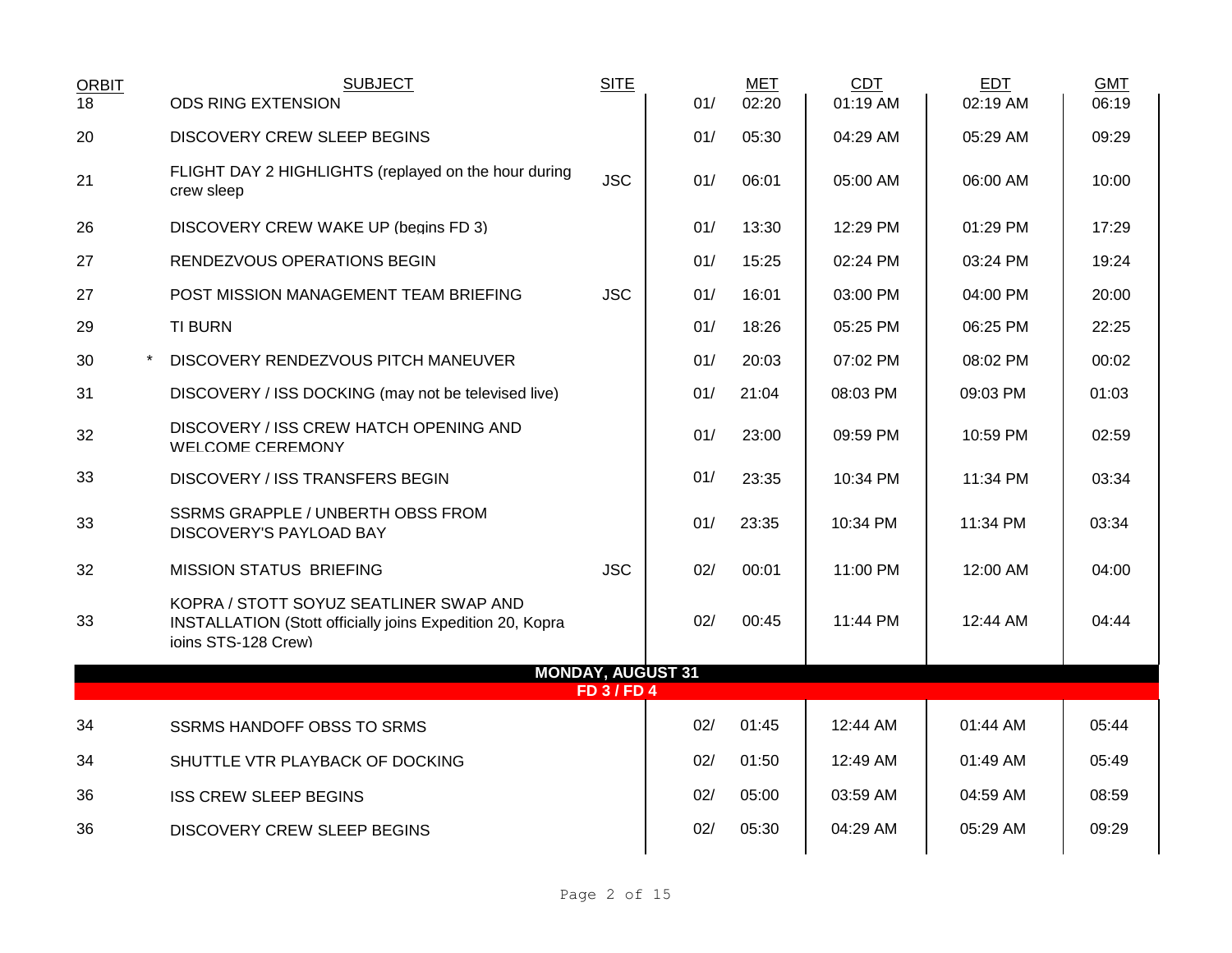| <b>ORBIT</b> | <b>SUBJECT</b>                                                                                                                       | <b>SITE</b>        |                             | <b>MET</b> | <b>CDT</b> | <b>EDT</b> | <b>GMT</b> |
|--------------|--------------------------------------------------------------------------------------------------------------------------------------|--------------------|-----------------------------|------------|------------|------------|------------|
| 37           | FLIGHT DAY 3 HIGHLIGHTS (replayed on the hour during<br>crew sleep)                                                                  | <b>JSC</b>         | 02/                         | 06:01      | 05:00 AM   | 06:00 AM   | 10:00      |
| 39           | HIGH DEFINITION FLIGHT DAY 3 CREW HIGHLIGHTS (if<br>available; on the NASA-TV HDTV Channel; replays at<br>10:00am CT and 11:00am CT) | <b>JSC</b>         | 02/                         | 09:01      | 08:00 AM   | 09:00 AM   | 13:00      |
| 39           | <b>VIDEO FILE</b>                                                                                                                    | HQ                 | 02/                         | 10:01      | 09:00 AM   | 10:00 AM   | 14:00      |
| 40           | ISS FLIGHT DIRECTOR UPDATE                                                                                                           | <b>JSC</b>         | 02/                         | 12:01      | 11:00 AM   | 12:00 PM   | 16:00      |
| 41           | ISS FLIGHT DIRECTOR UPDATE REPLAY                                                                                                    | <b>JSC</b>         | 02/                         | 12:46      | 11:45 AM   | 12:45 PM   | 16:45      |
| 41           | DISCOVERY / ISS CREW WAKE UP (begins FD 4)                                                                                           |                    | 02/                         | 13:30      | 12:29 PM   | 01:29 PM   | 17:29      |
| 43           | SSRMS GRAPPLE & UNBERTH LEONARDO MPLM                                                                                                |                    | 02/                         | 15:40      | 02:39 PM   | 03:39 PM   | 19:39      |
| 43           | POST MISSION MANAGEMENT TEAM BRIEFING                                                                                                | <b>JSC</b>         | 02/                         | 16:01      | 03:00 PM   | 04:00 PM   | 20:00      |
| 44           | DISCOVERY / ISS TRANSFERS RESUME                                                                                                     |                    | 02/                         | 16:30      | 03:29 PM   | 04:29 PM   | 20:29      |
| 45           | SSRMS INSTALLATION OF LEONARDO MPLM ON<br><b>HARMONY NADIR PORT</b>                                                                  |                    | 02/                         | 18:20      | 05:19 PM   | 06:19 PM   | 22:19      |
| 46           | <b>MISSION STATUS BRIEFING</b>                                                                                                       | <b>JSC</b>         | 02/                         | 20:31      | 07:30 PM   | 08:30 PM   | 00:30      |
| 46           | MPLM VESTIBULE PRESSURIZATION AND ACTIVATION<br><b>BEGINS</b>                                                                        |                    | 02/                         | 20:35      | 07:34 PM   | 08:34 PM   | 00:34      |
| 49           | UNIVISION "Man in the Street" PAO EVENT (in native<br>language only)                                                                 | <b>ISS Ku</b>      | 02/                         | 23:50      | 10:49 PM   | 11:49 PM   | 03:49      |
|              |                                                                                                                                      |                    | <b>TUESDAY, SEPTEMBER 1</b> |            |            |            |            |
|              |                                                                                                                                      | <b>FD 4 / FD 5</b> |                             |            |            |            |            |
| 49           | EVA #1 PROCEDURE REVIEW                                                                                                              |                    | 03/                         | 00:55      | 11:54 PM   | 12:54 AM   | 04:54      |
| 50           | <b>MPLM INGRESS</b>                                                                                                                  |                    | 03/                         | 01:35      | 12:34 AM   | 01:34 AM   | 05:34      |
| 51           | EVA # 1 CAMPOUT BEGINS (Olivas & Stott)                                                                                              |                    | 03/                         | 03:25      | 02:24 AM   | 03:24 AM   | 07:24      |
| 51           | <b>ISS CREW SLEEP BEGINS</b>                                                                                                         |                    | 03/                         | 04:30      | 03:29 AM   | 04:29 AM   | 08:29      |
|              |                                                                                                                                      |                    |                             |            |            |            |            |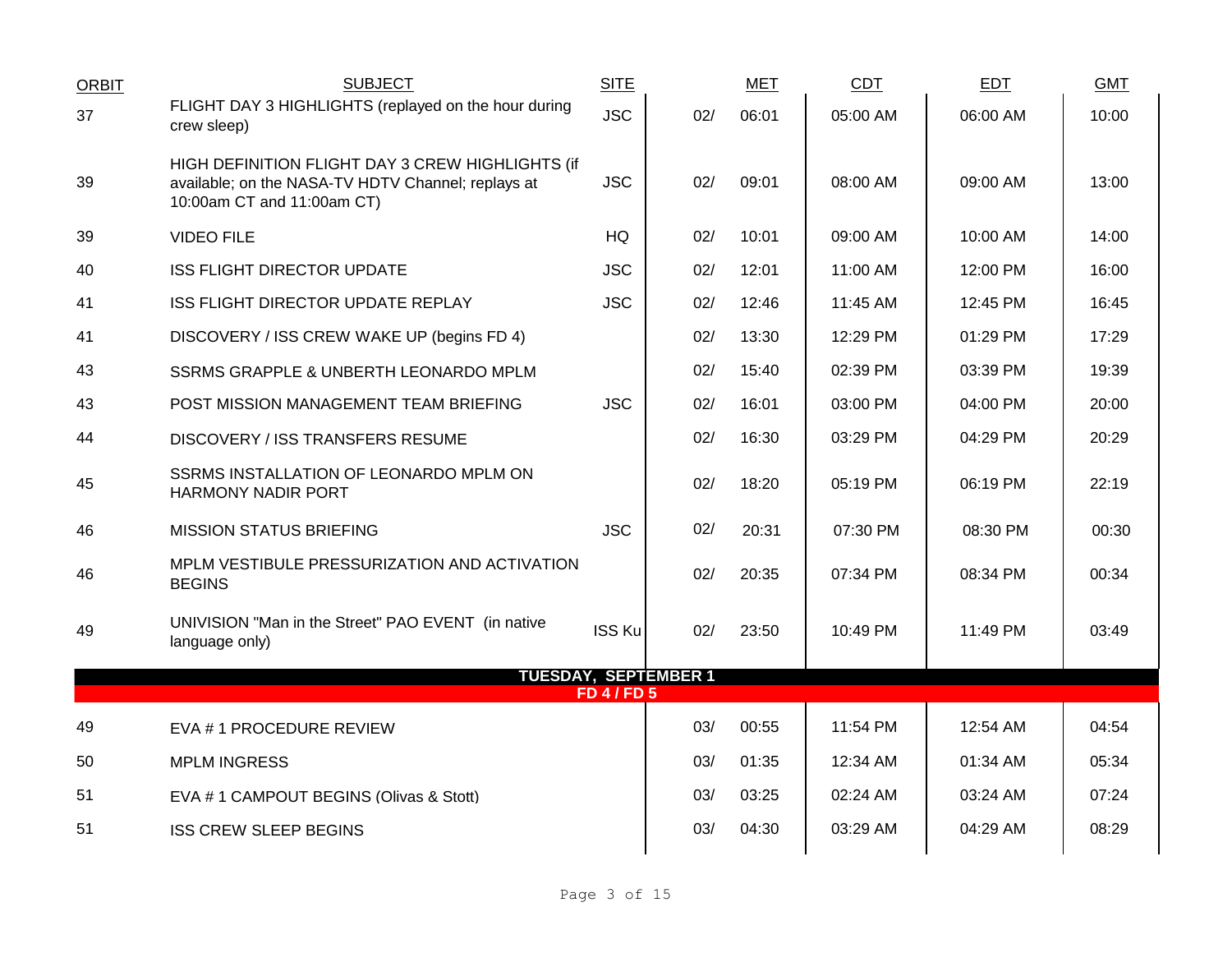| <b>ORBIT</b><br>$\overline{52}$ | <b>SUBJECT</b><br><b>DISCOVERY CREW SLEEP BEGINS</b>                                                                                 | <b>SITE</b> | 03/ | <b>MET</b><br>05:00 | <b>CDT</b><br>03:59 AM | <b>EDT</b><br>04:59 AM | <b>GMT</b><br>08:59 |
|---------------------------------|--------------------------------------------------------------------------------------------------------------------------------------|-------------|-----|---------------------|------------------------|------------------------|---------------------|
| 52                              | FLIGHT DAY 4 HIGHLIGHTS (replayed on the hour during<br>crew sleep)                                                                  | <b>JSC</b>  | 03/ | 05:01               | 04:00 AM               | 05:00 AM               | 09:00               |
| 55                              | HIGH DEFINITION FLIGHT DAY 4 CREW HIGHLIGHTS (if<br>available; on the NASA-TV HDTV Channel; replays at<br>10:00am CT and 11:00am CT) | <b>JSC</b>  | 03/ | 09:01               | 08:00 AM               | 09:00 AM               | 13:00               |
| 55                              | <b>VIDEO FILE</b>                                                                                                                    | HQ          | 03/ | 10:01               | 09:00 AM               | 10:00 AM               | 14:00               |
| 56                              | <b>ISS FLIGHT DIRECTOR UPDATE</b>                                                                                                    | <b>JSC</b>  | 03/ | 11:01               | 10:00 AM               | 11:00 AM               | 15:00               |
| 57                              | ISS FLIGHT DIRECTOR UPDATE REPLAY                                                                                                    | <b>JSC</b>  | 03/ | 11:46               | 10:45 AM               | 11:45 AM               | 15:45               |
| 57                              | DISCOVERY / ISS CREW WAKE UP (begins FD 5)                                                                                           |             | 03/ | 13:00               | 11:59 AM               | 12:59 PM               | 16:59               |
| 57                              | EVA #1 PREPARATIONS RESUME                                                                                                           |             | 03/ | 13:35               | 12:34 PM               | 01:34 PM               | 17:34               |
| 59                              | <b>MPLM TRANSFERS BEGIN</b>                                                                                                          |             | 03/ | 16:00               | 02:59 PM               | 03:59 PM               | 19:59               |
| 59                              | ZERO-G STOWAGE RACK TRANSFER FROM MPLM TO<br><b>HARMONY BEGINS</b>                                                                   |             | 03/ | 16:30               | 03:29 PM               | 04:29 PM               | 20:29               |
| 60                              | C.O.L.B.E.R.T. TRANSFER TO ISS BEGINS                                                                                                |             | 03/ | 17:25               | 04:24 PM               | 05:24 PM               | 21:24               |
| 60                              | EVA # 1 BEGINS (Olivas and Stott)                                                                                                    |             | 03/ | 17:50               | 04:49 PM               | 05:49 PM               | 21:49               |
| 61                              | P1 ATA RELEASE & TEMPORARY STOWAGE ON<br><b>SSRMS END EFFECTOR</b>                                                                   |             | 03/ | 18:35               | 05:34 PM               | 06:34 PM               | 22:34               |
| 61                              | CREW QUARTERS TRANSFER TO ISS BEGINS                                                                                                 |             | 03/ | 18:45               | 05:44 PM               | 06:44 PM               | 22:44               |
| 62                              | EUTEF RETRIEVAL & STOWAGE                                                                                                            |             | 03/ | 20:20               | 07:19 PM               | 08:19 PM               | 00:19               |
| 62                              | ARS RACK TRANSFER TO HARMONY                                                                                                         |             | 03/ | 21:00               | 07:59 PM               | 08:59 PM               | 00:59               |
| 63                              | MISSE-6 RETRIEVAL & STOWAGE                                                                                                          |             | 03/ | 22:10               | 09:09 PM               | 10:09 PM               | 02:09               |
| 64                              | EVA #1 ENDS                                                                                                                          |             | 04/ | 00:20               | 11:19 PM               | 12:19 AM               | 04:19               |
|                                 | <b>WEDNESDAY, SEPTEMBER 2</b>                                                                                                        |             |     |                     |                        |                        |                     |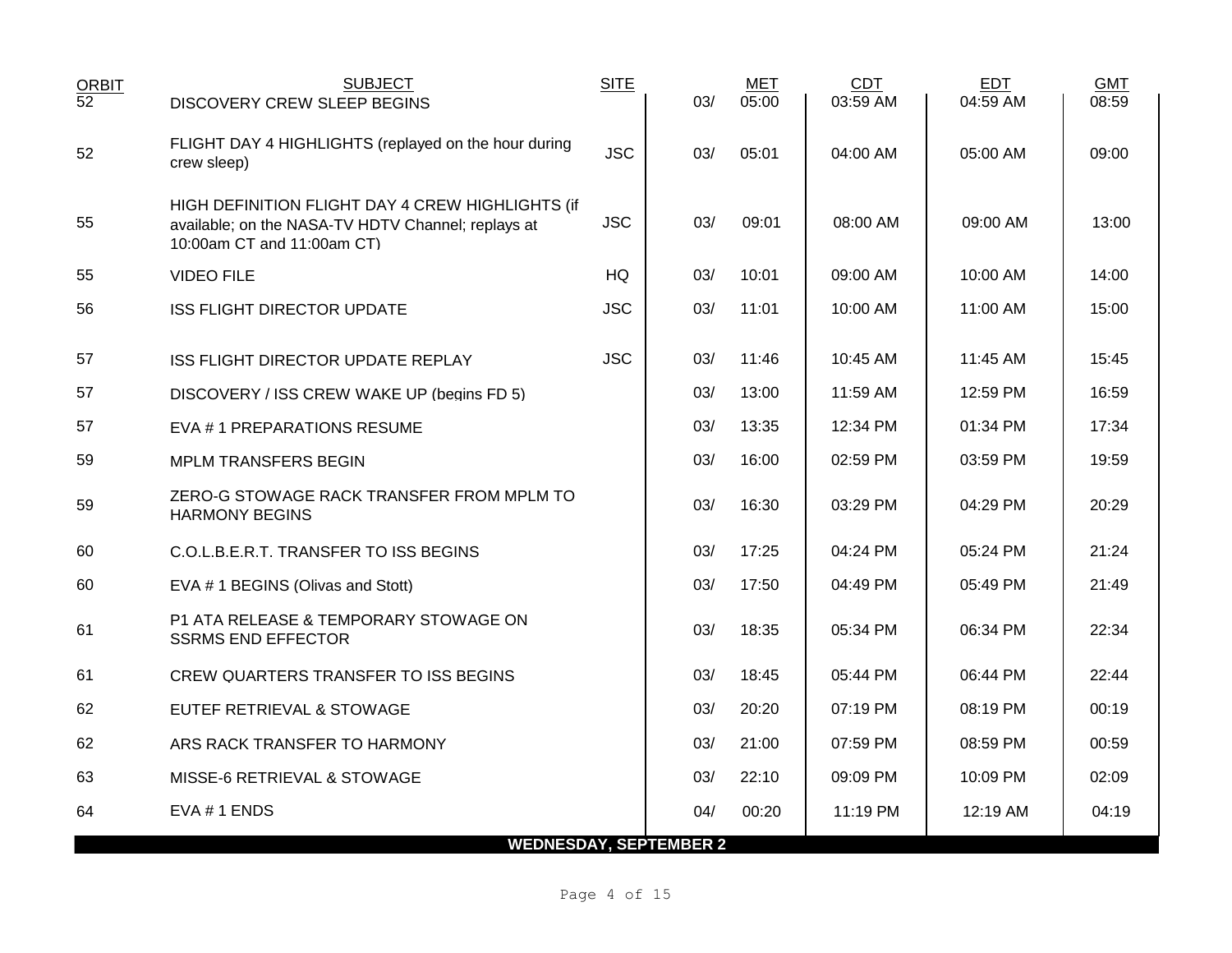| <b>ORBIT</b> | <b>SUBJECT</b>                                                                                                                       | <b>SITE</b><br>FD 5/FD 6 |     | <b>MET</b> | <b>CDT</b> | <b>EDT</b> | <b>GMT</b> |
|--------------|--------------------------------------------------------------------------------------------------------------------------------------|--------------------------|-----|------------|------------|------------|------------|
|              |                                                                                                                                      |                          |     |            |            |            |            |
| 66           | <b>MISSION STATUS BRIEFING</b>                                                                                                       | <b>JSC</b>               | 04/ | 03:01      | 02:00 AM   | 03:00 AM   | 07:00      |
| 67           | <b>ISS CREW SLEEP BEGINS</b>                                                                                                         |                          | 04/ | 04:00      | 02:59 AM   | 03:59 AM   | 07:59      |
| 67           | <b>DISCOVERY CREW SLEEP BEGINS</b>                                                                                                   |                          | 04/ | 04:30      | 03:29 AM   | 04:29 AM   | 08:29      |
| 67           | FLIGHT DAY 5 HIGHLIGHTS (replayed on the hour during                                                                                 | <b>JSC</b>               | 04/ | 05:01      | 04:00 AM   | 05:00 AM   | 09:00      |
| 69           | HIGH DEFINITION FLIGHT DAY 5 CREW HIGHLIGHTS (if<br>available; on the NASA-TV HDTV Channel; replays at<br>10:00am CT and 11:00am CT) | <b>JSC</b>               | 04/ | 09:01      | 08:00 AM   | 09:00 AM   | 13:00      |
| 69           | <b>VIDEO FILE</b>                                                                                                                    | HQ                       | 04/ | 09:01      | 08:00 AM   | 09:00 AM   | 13:00      |
| 71           | <b>ISS FLIGHT DIRECTOR UPDATE</b>                                                                                                    | <b>JSC</b>               | 04/ | 10:01      | 09:00 AM   | 10:00 AM   | 14:00      |
| 72           | ISS FLIGHT DIRECTOR UPDATE REPLAY                                                                                                    | <b>JSC</b>               | 04/ | 11:46      | 10:45 AM   | 11:45 AM   | 15:45      |
| 72           | DISCOVERY / ISS CREW WAKE UP (begins FD 6)                                                                                           |                          | 04/ | 12:30      | 11:29 AM   | 12:29 PM   | 16:29      |
| 73           | HTV PREFLIGHT BRIEFING                                                                                                               | <b>JSC</b>               | 04/ | 13:31      | 12:30 PM   | 01:30 PM   | 17:30      |
| 75           | FIR RACK INSTALLATION IN DESTINY LAB BEGINS /<br>MPLM TRANSFERS / OBSS FOCUSED INSPECTION<br>OF DISCOVERY TPS (If required)          |                          | 04/ | 15:45      | 02:44 PM   | 03:44 PM   | 19:44      |
| 75           | <b>ISS CREW QUARTERS OUTFITTING</b>                                                                                                  |                          | 04/ | 15:50      | 02:49 PM   | 03:49 PM   | 19:49      |
| 75           | MSRR RACK INSTALLATION IN DESTINY LAB BEGINS                                                                                         |                          | 04/ | 16:45      | 03:44 PM   | 04:44 PM   | 20:44      |
| 76           | MELFI-2 INSTALLATION IN DESTINY LAB BEGINS                                                                                           |                          | 04/ | 17:45      | 04:44 PM   | 05:44 PM   | 21:44      |
| 77           | CNN ESPANOL / TELEVISA MEXICO'S "Primero Noticias"<br>Program / KCRA-TV LIVE INTERVIEWS                                              | <b>ISS Ku</b>            | 04/ | 19:35      | 06:34 PM   | 07:34 PM   | 23:34      |
| 78           | <b>MISSION STATUS BRIEFING</b>                                                                                                       | <b>JSC</b>               | 04/ | 20:31      | 07:30 PM   | 08:30 PM   | 00:30      |
| 78           | HTV ONBOARD TRAINING / ISS CREW QUARTERS<br><b>ACTIVATION &amp; CHECKOUT</b>                                                         |                          | 04/ | 20:30      | 07:29 PM   | 08:29 PM   | 00:29      |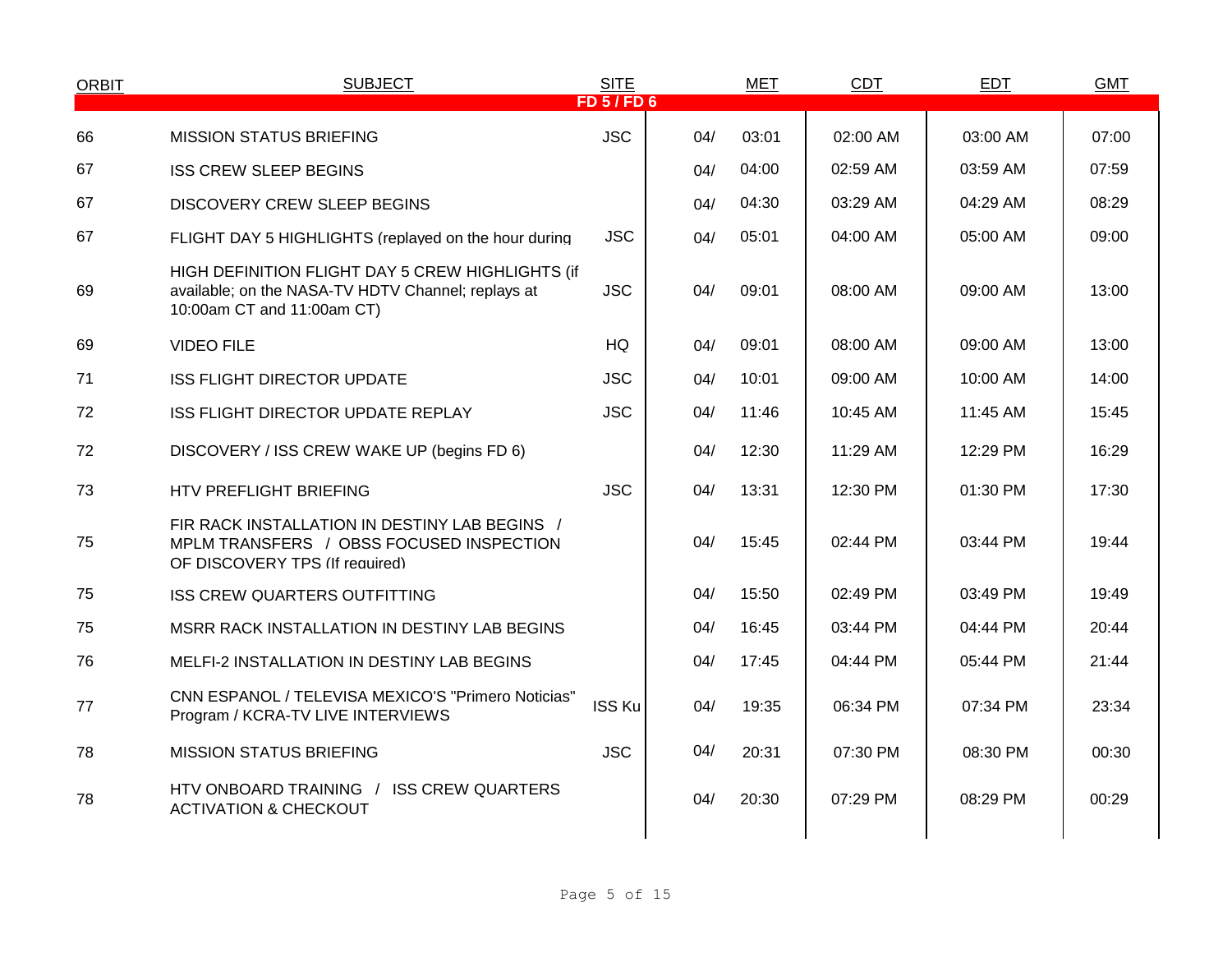| <b>ORBIT</b> | <b>SUBJECT</b>                                                                                                                       | <b>SITE</b>      |                              | <b>MET</b> | <b>CDT</b> | <b>EDT</b> | <b>GMT</b> |
|--------------|--------------------------------------------------------------------------------------------------------------------------------------|------------------|------------------------------|------------|------------|------------|------------|
| 79           | REPLAY OF LIVE INTERVIEWS WITH ENGLISH<br><b>INTERPRETATION</b>                                                                      | <b>JSC</b>       | 04/                          | 21:01      | 08:00 PM   | 09:00 PM   | 01:00      |
| 80           | TWITTER / YOU TUBE PAO EVENT (in native language<br>only)                                                                            | <b>ISS Ku</b>    | 05/                          | 00:05      | 11:04 PM   | 12:04 AM   | 04:04      |
| 80           | EVA # 2 PROCEDURE REVIEW                                                                                                             |                  | 05/                          | 00:25      | 11:24 PM   | 12:24 AM   | 04:24      |
|              |                                                                                                                                      | <b>FD 6/FD 7</b> | <b>THURSDAY, SEPTEMBER 3</b> |            |            |            |            |
|              |                                                                                                                                      |                  |                              |            |            |            |            |
| 82           | EVA # 2 CAMPOUT BEGINS (Olivas and Fuglesang)                                                                                        |                  | 05/                          | 02:55      | 01:54 AM   | 02:54 AM   | 06:54      |
| 83           | <b>ISS CREW SLEEP BEGINS</b>                                                                                                         |                  | 05/                          | 04:00      | 02:59 AM   | 03:59 AM   | 07:59      |
| 83           | DISCOVERY CREW SLEEP BEGINS                                                                                                          |                  | 05/                          | 04:30      | 03:29 AM   | 04:29 AM   | 08:29      |
| 83           | FLIGHT DAY 6 HIGHLIGHTS (replayed on the hour during                                                                                 | <b>JSC</b>       | 05/                          | 05:01      | 04:00 AM   | 05:00 AM   | 09:00      |
| 85           | HIGH DEFINITION FLIGHT DAY 6 CREW HIGHLIGHTS (if<br>available; on the NASA-TV HDTV Channel; replays at<br>10:00am CT and 11:00am CT) | <b>JSC</b>       | 05/                          | 09:01      | 08:00 AM   | 09:00 AM   | 13:00      |
| 86           | <b>VIDEO FILE</b>                                                                                                                    | HQ               | 05/                          | 09:01      | 08:00 AM   | 09:00 AM   | 13:00      |
| 87           | <b>ISS FLIGHT DIRECTOR UPDATE</b>                                                                                                    | <b>JSC</b>       | 05/                          | 10:01      | 09:00 AM   | 10:00 AM   | 14:00      |
| 88           | ISS FLIGHT DIRECTOR UPDATE REPLAY                                                                                                    | <b>JSC</b>       | 05/                          | 11:46      | 10:45 AM   | 11:45 AM   | 15:45      |
| 88           | DISCOVERY / ISS CREW WAKE UP (begins FD 7)                                                                                           |                  | 05/                          | 12:30      | 11:29 AM   | 12:29 PM   | 16:29      |
| 89           | EVA # 2 PREPARATIONS RESUME                                                                                                          |                  | 05/                          | 13:05      | 12:04 PM   | 01:04 PM   | 17:04      |
| 90           | <b>MPLM TRANSFERS RESUME</b>                                                                                                         |                  | 05/                          | 15:30      | 02:29 PM   | 03:29 PM   | 19:29      |
| 91           | EVA # 2 BEGINS (Olivas and Fuglesang)                                                                                                |                  | 05/                          | 17:20      | 04:19 PM   | 05:19 PM   | 21:19      |
| 92           | NEW ATA REMOVAL FROM LMC                                                                                                             |                  | 05/                          | 18:15      | 05:14 PM   | 06:14 PM   | 22:14      |
| 93           | NEW ATA INSTALLATION ONTO P1 TRUSS BEGINS                                                                                            |                  | 05/                          | 19:35      | 06:34 PM   | 07:34 PM   | 23:34      |
| 93           | OLD ATA REMOVAL FROM SSRMS END EFFECTOR                                                                                              |                  | 05/                          | 20:00      | 06:59 PM   | 07:59 PM   | 23:59      |
| 94           | OLD ATA INSTALLATION ONTO LMC                                                                                                        |                  | 05/                          | 21:55      | 08:54 PM   | 09:54 PM   | 01:54      |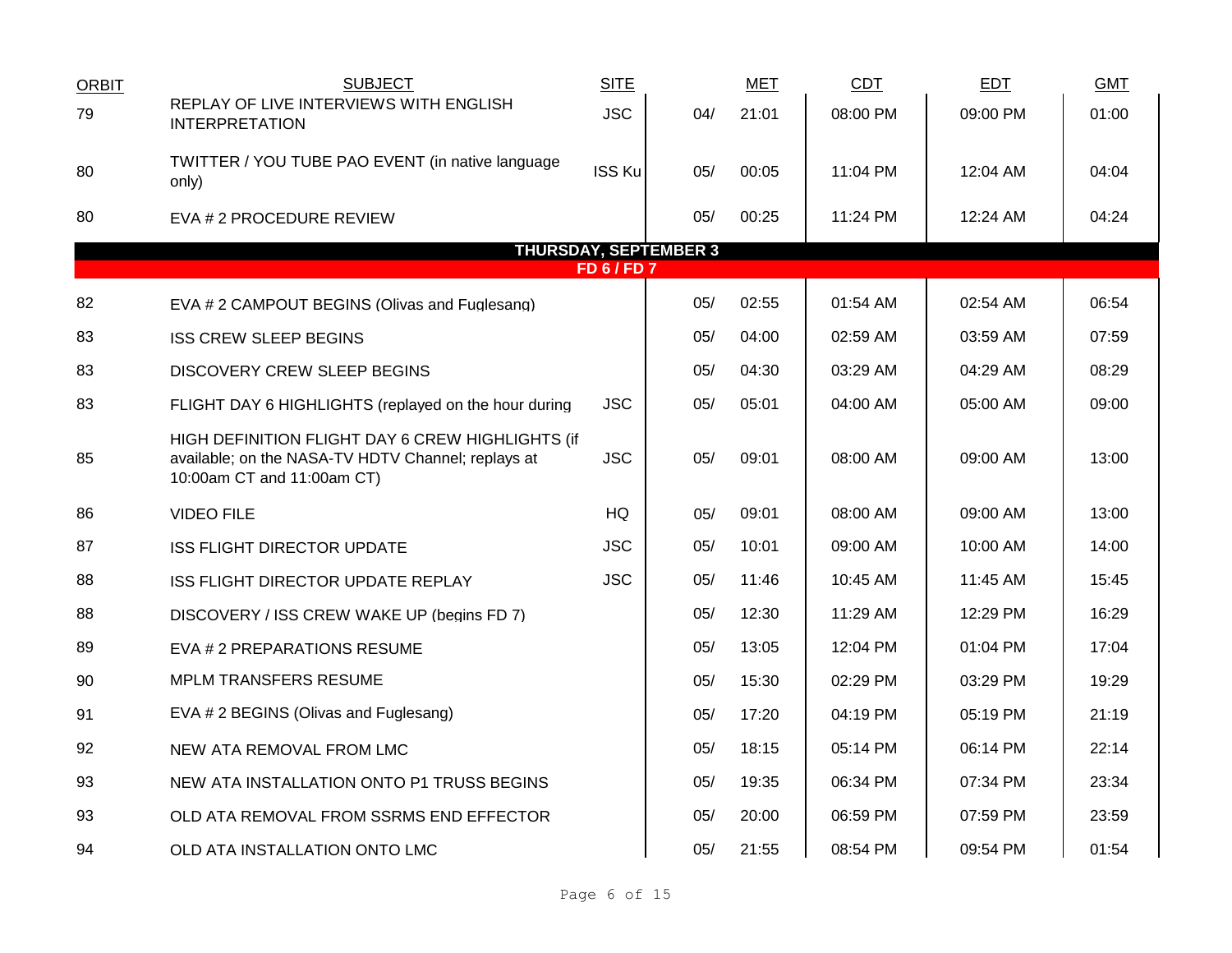| <b>ORBIT</b> | <b>SUBJECT</b>                                                                                                                      | <b>SITE</b>        |                              | <b>MET</b> | <b>CDT</b> | <b>EDT</b> | <b>GMT</b> |
|--------------|-------------------------------------------------------------------------------------------------------------------------------------|--------------------|------------------------------|------------|------------|------------|------------|
| 96           | EVA # 2 ENDS                                                                                                                        |                    | 05/                          | 23:50      | 10:49 PM   | 11:49 PM   | 03:49      |
|              |                                                                                                                                     | <b>FD 7/FD 8</b>   | <b>FRIDAY, SEPTEMBER 4</b>   |            |            |            |            |
|              |                                                                                                                                     |                    |                              |            |            |            |            |
| 97           | <b>MISSION STATUS BRIEFING</b>                                                                                                      | <b>JSC</b>         | 06/                          | 01:31      | 12:30 AM   | 01:30 AM   | 05:30      |
| 98           | <b>ISS CREW SLEEP BEGINS</b>                                                                                                        |                    | 06/                          | 03:30      | 02:29 AM   | 03:29 AM   | 07:29      |
| 98           | <b>DISCOVERY CREW SLEEP BEGINS</b>                                                                                                  |                    | 06/                          | 04:00      | 02:59 AM   | 03:59 AM   | 07:59      |
| 99           | FLIGHT DAY 7 HIGHLIGHTS (replayed on the hour during<br>crew sleep)                                                                 | <b>JSC</b>         | 06/                          | 04:01      | 03:00 AM   | 04:00 AM   | 08:00      |
| 102          | HIGH DEFINITION FLIGHT DAY 7 CREW HIGHLIGHTS (if<br>available; on the NASA-TV HDTV Channel; replays at<br>9:00am CT and 10:00am CT) | <b>JSC</b>         | 06/                          | 08:01      | 07:00 AM   | 08:00 AM   | 12:00      |
| 102          | <b>VIDEO FILE</b>                                                                                                                   | HQ                 | 06/                          | 08:01      | 07:00 AM   | 08:00 AM   | 12:00      |
| 103          | <b>ISS FLIGHT DIRECTOR UPDATE</b>                                                                                                   | <b>JSC</b>         | 06/                          | 09:31      | 08:30 AM   | 09:30 AM   | 13:30      |
| 103          | ISS FLIGHT DIRECTOR UPDATE REPLAY                                                                                                   | <b>JSC</b>         | 06/                          | 10:46      | 09:45 AM   | 10:45 AM   | 14:45      |
| 104          | DISCOVERY / ISS CREW WAKE UP (begins FD 8)                                                                                          |                    | 06/                          | 12:00      | 10:59 AM   | 11:59 AM   | 15:59      |
| 106          | DISCOVERY / ISS OFF-DUTY PERIOD BEGINS                                                                                              |                    | 06/                          | 15:00      | 01:59 PM   | 02:59 PM   | 18:59      |
| 107          | <b>MISSION STATUS BRIEFING</b>                                                                                                      | <b>JSC</b>         | 06/                          | 17:01      | 04:00 PM   | 05:00 PM   | 21:00      |
| 109          | JOINT CREW NEWS CONFERENCE                                                                                                          | <b>ISS Ku</b>      | 06/                          | 20:50      | 07:49 PM   | 08:49 PM   | 00:49      |
| 110          | <b>MPLM TRANSFERS RESUME</b>                                                                                                        |                    | 06/                          | 21:30      | 08:29 PM   | 09:29 PM   | 01:29      |
| 110          | JOINT CREW NEWS CONFERENCE REPLAY WITH<br><b>ENGLISH INTERPRETATION</b>                                                             | <b>JSC</b>         | 06/                          | 22:01      | 09:00 PM   | 10:00 PM   | 02:00      |
| 111          | EVA # 3 PROCEDURE REVIEW                                                                                                            |                    | 06/                          | 23:55      | 10:54 PM   | 11:54 PM   | 03:54      |
|              |                                                                                                                                     |                    | <b>SATURDAY, SEPTEMBER 5</b> |            |            |            |            |
|              |                                                                                                                                     | <b>FD 8 / FD 9</b> |                              |            |            |            |            |
| 113          | EVA #3 CAMPOUT BEGINS (Olivas and Fuglesang)                                                                                        |                    | 07/                          | 02:25      | 01:24 AM   | 02:24 AM   | 06:24      |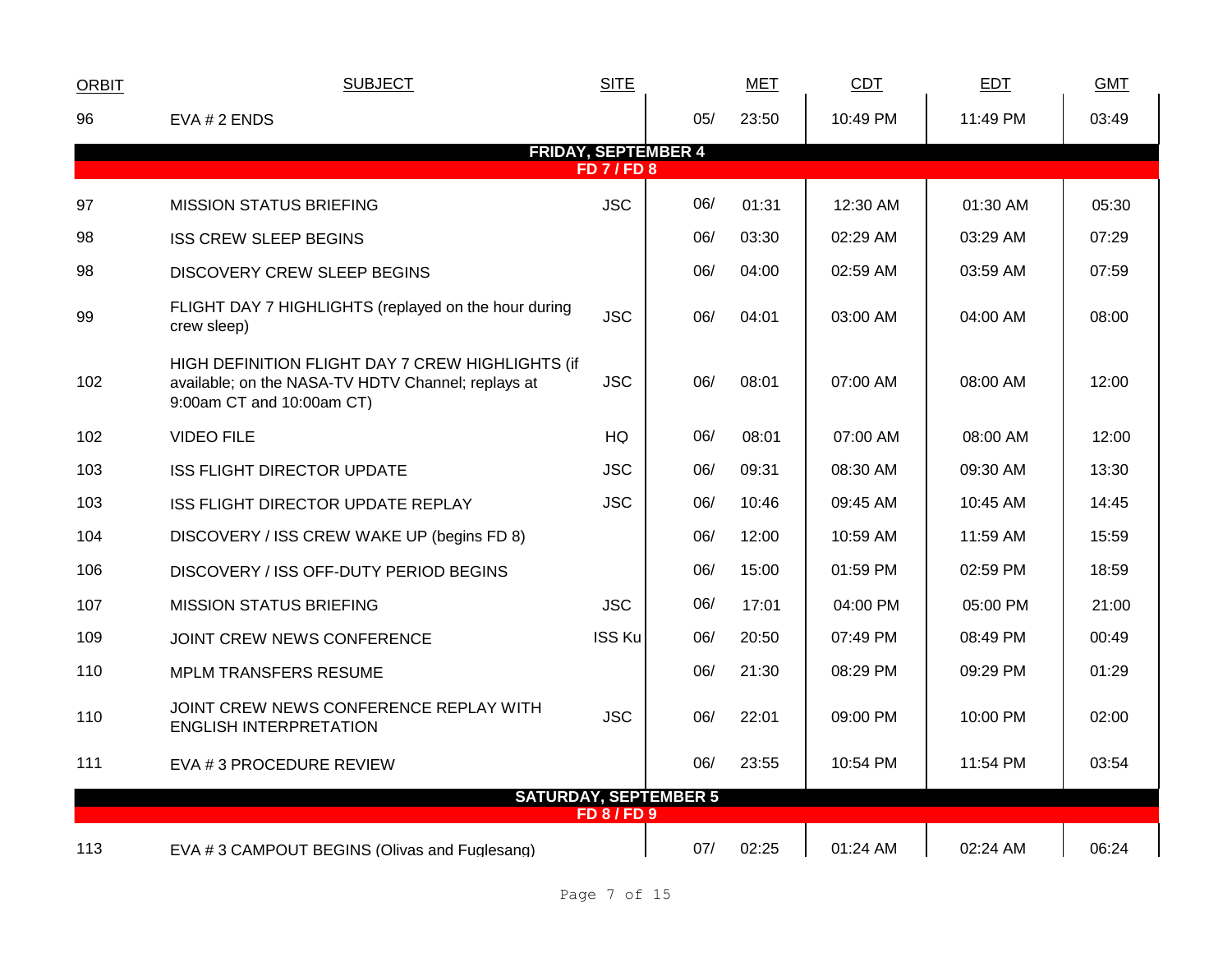| <b>ORBIT</b> | <b>SUBJECT</b>                                                                                                                      | <b>SITE</b>         |                            | <b>MET</b> | <b>CDT</b> | <b>EDT</b> | <b>GMT</b> |
|--------------|-------------------------------------------------------------------------------------------------------------------------------------|---------------------|----------------------------|------------|------------|------------|------------|
| 114          | <b>ISS CREW SLEEP BEGINS</b>                                                                                                        |                     | 07/                        | 03:30      | 02:29 AM   | 03:29 AM   | 07:29      |
| 114          | <b>DISCOVERY CREW SLEEP BEGINS</b>                                                                                                  |                     | 07/                        | 04:00      | 02:59 AM   | 03:59 AM   | 07:59      |
| 115          | FLIGHT DAY 8 HIGHLIGHTS (replayed on the hour during<br>crew sleep)                                                                 | <b>JSC</b>          | 07/                        | 04:01      | 03:00 AM   | 04:00 AM   | 08:00      |
| 117          | HIGH DEFINITION FLIGHT DAY 8 CREW HIGHLIGHTS (if<br>available; on the NASA-TV HDTV Channel; replays at<br>9:00am CT and 10:00am CT) | <b>JSC</b>          | 07/                        | 08:01      | 07:00 AM   | 08:00 AM   | 12:00      |
| 118          | <b>ISS FLIGHT DIRECTOR UPDATE</b>                                                                                                   | <b>JSC</b>          | 07/                        | 09:31      | 08:30 AM   | 09:30 AM   | 13:30      |
| 119          | ISS FLIGHT DIRECTOR UPDATE REPLAY                                                                                                   | <b>JSC</b>          | 07/                        | 10:46      | 09:45 AM   | 10:45 AM   | 14:45      |
| 120          | DISCOVERY / ISS CREW WAKE UP (begins FD 9)                                                                                          |                     | 07/                        | 12:00      | 10:59 AM   | 11:59 AM   | 15:59      |
| 120          | EVA #3 PREPARATIONS RESUME                                                                                                          |                     | 07/                        | 12:35      | 11:34 AM   | 12:34 PM   | 16:34      |
| 123          | EVA #3 BEGINS (Olivas and Fuglesang)                                                                                                |                     | 07/                        | 16:50      | 03:49 PM   | 04:49 PM   | 20:49      |
| 123          | MPLM TRANSFERS RESUME                                                                                                               |                     | 07/                        | 17:05      | 04:04 PM   | 05:04 PM   | 21:04      |
| 123          | S3 PAS DEPLOYMENT                                                                                                                   |                     | 07/                        | 17:25      | 04:24 PM   | 05:24 PM   | 21:24      |
| 124          | RGA #2 REMOVAL / REPLACEMENT BEGINS                                                                                                 |                     | 07/                        | 18:55      | 05:54 PM   | 06:54 PM   | 22:54      |
| 125          | PMA 3 HEATER CABLE CONNECTIONS / S0 RPCM<br>REMOVAL & REPLACEMENT                                                                   |                     | 07/                        | 19:55      | 06:54 PM   | 07:54 PM   | 23:54      |
| 125          | TRANQUILITY NODE 3 AVIONICS CABLE ROUTING                                                                                           |                     | 07/                        | 20:40      | 07:39 PM   | 08:39 PM   | 00:39      |
| 126          | EVA #3 ENDS                                                                                                                         |                     | 07/                        | 23:20      | 10:19 PM   | 11:19 PM   | 03:19      |
|              |                                                                                                                                     |                     |                            |            |            |            |            |
|              |                                                                                                                                     | <b>FD 9 / FD 10</b> | <b>SUNDAY, SEPTEMBER 6</b> |            |            |            |            |
| 128          | <b>MISSION STATUS BRIEFING</b>                                                                                                      | <b>JSC</b>          | 08/                        | 01:01      | 12:00 AM   | 01:00 AM   | 05:00      |
| 129          | <b>ISS CREW SLEEP BEGINS</b>                                                                                                        |                     | 08/                        | 03:00      | 01:59 AM   | 02:59 AM   | 06:59      |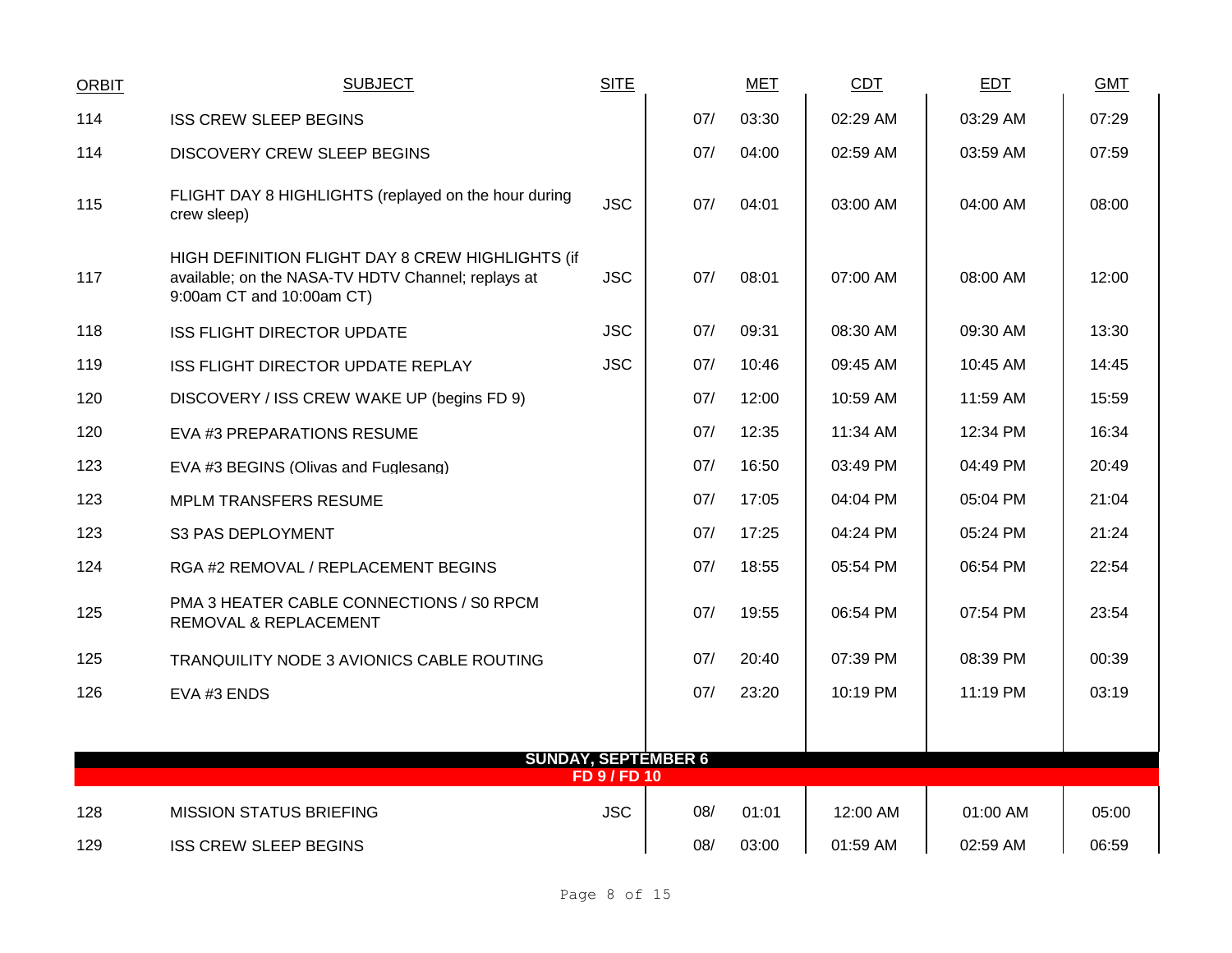| ORBIT | <b>SUBJECT</b>                                                                                                                      | <b>SITE</b>   |                            | <b>MET</b> | CDT      | EDT      | <b>GMT</b> |
|-------|-------------------------------------------------------------------------------------------------------------------------------------|---------------|----------------------------|------------|----------|----------|------------|
| 130   | DISCOVERY CREW SLEEP BEGINS                                                                                                         |               | 08/                        | 03:30      | 02:29 AM | 03:29 AM | 07:29      |
| 130   | FLIGHT DAY 9 HIGHLIGHTS (replayed on the hour during<br>crew sleep)                                                                 | <b>JSC</b>    | 08/                        | 04:01      | 03:00 AM | 04:00 AM | 08:00      |
| 132   | HIGH DEFINITION FLIGHT DAY 9 CREW HIGHLIGHTS (if<br>available; on the NASA-TV HDTV Channel; replays at<br>9:00am CT and 10:00am CT) | <b>JSC</b>    | 08/                        | 08:01      | 07:00 AM | 08:00 AM | 12:00      |
| 134   | <b>ISS FLIGHT DIRECTOR UPDATE</b>                                                                                                   | <b>JSC</b>    | 08/                        | 09:01      | 08:00 AM | 09:00 AM | 13:00      |
| 134   | ISS FLIGHT DIRECTOR UPDATE REPLAY                                                                                                   | <b>JSC</b>    | 08/                        | 10:46      | 09:45 AM | 10:45 AM | 14:45      |
| 135   | DISCOVERY / ISS CREW WAKE UP (begins FD 10)                                                                                         |               | 08/                        | 11:30      | 10:29 AM | 11:29 AM | 15:29      |
| 136   | KFOX-TV / KXAN-TV / MILITARY TIMES LIVE<br><b>INTERVIEWS</b>                                                                        | <b>ISS Ku</b> | 08/                        | 13:55      | 12:54 PM | 01:54 PM | 17:54      |
| 137   | <b>MPLM TRANSFERS RESUME</b>                                                                                                        |               | 08/                        | 14:10      | 01:09 PM | 02:09 PM | 18:09      |
| 138   | HARMONY NODE 2 CBM CONTROLLER PANEL<br><b>INSTALLATION</b>                                                                          |               | 08/                        | 15:40      | 02:39 PM | 03:39 PM | 19:39      |
| 138   | <b>MISSION STATUS BRIEFING</b>                                                                                                      | <b>JSC</b>    | 08/                        | 17:01      | 04:00 PM | 05:00 PM | 21:00      |
| 141   | DISCOVERY CREW OFF DUTY PERIOD BEGINS                                                                                               |               | 08/                        | 20:30      | 07:29 PM | 08:29 PM | 00:29      |
|       |                                                                                                                                     | FD 10 / FD 11 | <b>MONDAY, SEPTEMBER 7</b> |            |          |          |            |
|       |                                                                                                                                     | <b>ISS Ku</b> | 09/                        | 01:10      | 12:09 AM | 01:09 AM | 05:09      |
| 143   | <b>ESA PAO EVENT</b>                                                                                                                |               |                            |            |          |          |            |
| 144   | REPLAY OF ESA PAO EVENT WITH ENGLISH<br><b>INTERPRETATION</b>                                                                       | <b>JSC</b>    | 09/                        | 02:31      | 01:30 AM | 02:30 AM | 06:30      |
| 145   | <b>ISS CREW SLEEP BEGINS</b>                                                                                                        |               | 09/                        | 03:00      | 01:59 AM | 02:59 AM | 06:59      |
| 145   | DISCOVERY CREW SLEEP BEGINS                                                                                                         |               | 09/                        | 03:30      | 02:29 AM | 03:29 AM | 07:29      |
| 145   | FLIGHT DAY 10 HIGHLIGHTS (replayed on the hour during<br>crew sleep)                                                                | <b>JSC</b>    | 09/                        | 04:01      | 03:00 AM | 04:00 AM | 08:00      |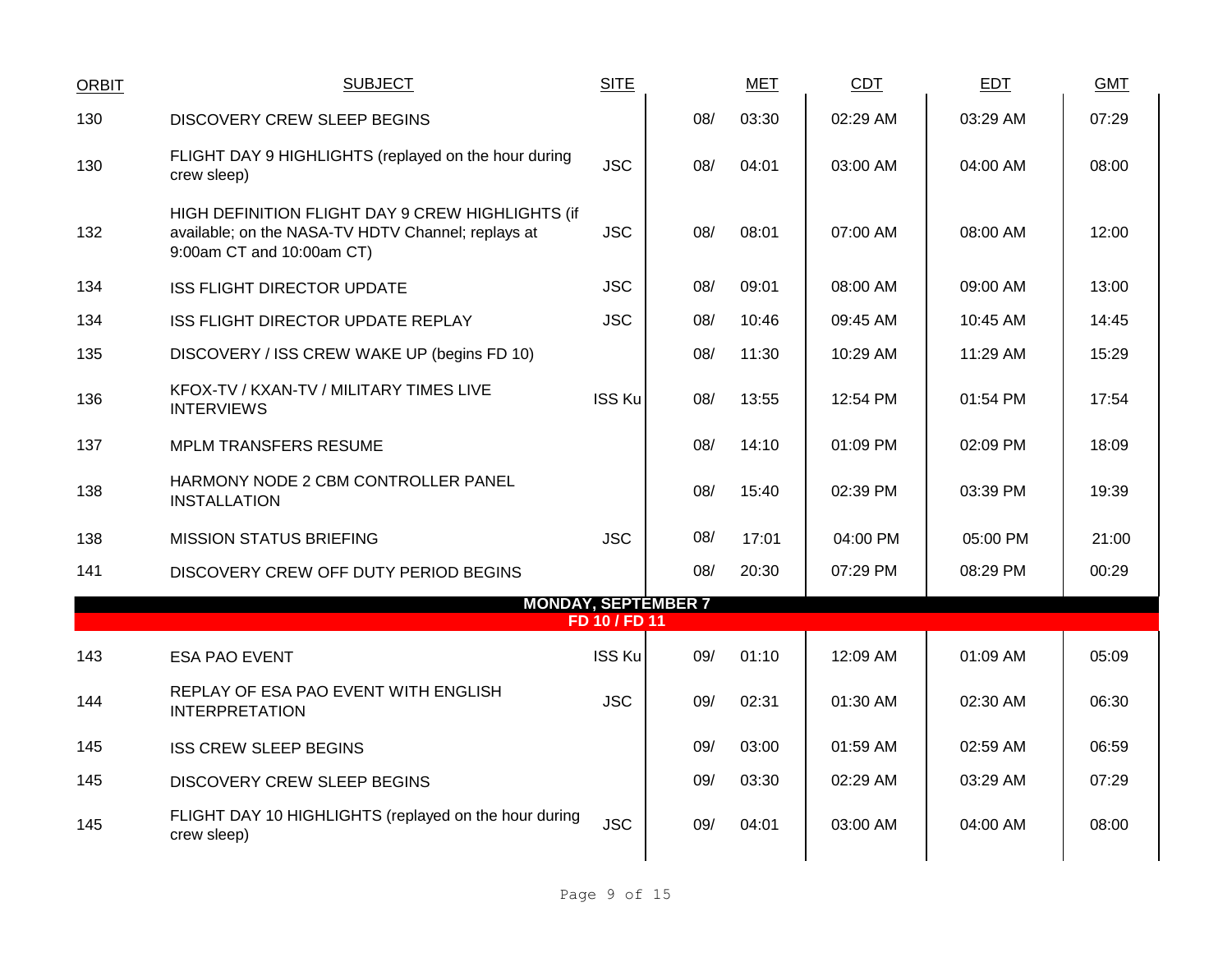| <b>ORBIT</b> | <b>SUBJECT</b><br>HIGH DEFINITION FLIGHT DAY 10 CREW HIGHLIGHTS                     | <b>SITE</b>   |     | <b>MET</b> | <b>CDT</b> | <b>EDT</b> | <b>GMT</b> |
|--------------|-------------------------------------------------------------------------------------|---------------|-----|------------|------------|------------|------------|
| 147          | (if available; on the NASA-TV HDTV Channel; replays at<br>9:00am CT and 10:00am CT) | <b>JSC</b>    | 09/ | 08:01      | 07:00 AM   | 08:00 AM   | 12:00      |
| 147          | <b>VIDEO FILE</b>                                                                   | HQ            | 09/ | 08:01      | 07:00 AM   | 08:00 AM   | 12:00      |
| 148          | <b>ISS FLIGHT DIRECTOR UPDATE</b>                                                   | <b>JSC</b>    | 09/ | 08:31      | 07:30 AM   | 08:30 AM   | 12:30      |
| 150          | ISS FLIGHT DIRECTOR UPDATE REPLAY                                                   | <b>JSC</b>    | 09/ | 10:46      | 09:45 AM   | 10:45 AM   | 14:45      |
| 151          | DISCOVERY / ISS CREW WAKE UP (begins FD 11)                                         |               | 09/ | 11:30      | 10:29 AM   | 11:29 AM   | 15:29      |
| 151          | <b>CREW CHOICE DOWNLINK</b>                                                         |               | 09/ | 13:15      | 12:14 PM   | 01:14 PM   | 17:14      |
| 151          | MPLM EGRESS AND DEACTIVATION                                                        |               | 09/ | 13:35      | 12:34 PM   | 01:34 PM   | 17:34      |
| 152          | TELEMUNDO / WTSP-TV / UNIVISION LIVE INTERVIEWS ISS Ku                              |               | 09/ | 14:10      | 01:09 PM   | 02:09 PM   | 18:09      |
| 153          | REPLAY OF LIVE INTERVIEWS WITH ENGLISH<br><b>INTERPRETATION</b>                     | <b>JSC</b>    | 09/ | 15:31      | 02:30 PM   | 03:30 PM   | 19:30      |
| 154          | <b>SSRMS GRAPPLES MPLM</b>                                                          |               | 09/ | 18:15      | 05:14 PM   | 06:14 PM   | 22:14      |
| 155          | SSRMS DEMATE MPLM FROM HARMONY                                                      |               | 09/ | 19:30      | 06:29 PM   | 07:29 PM   | 23:29      |
| 156          | SSRMS BERTHS MPLM IN DISCOVERY'S PAYLOAD BAY                                        |               | 09/ | 21:00      | 07:59 PM   | 08:59 PM   | 00:59      |
| 156          | <b>MISSION STATUS BRIEFING</b>                                                      | <b>JSC</b>    | 09/ | 21:01      | 08:00 PM   | 09:00 PM   | 01:00      |
| 157          | FAREWELL AND HATCH CLOSURE                                                          |               | 09/ | 22:30      | 09:29 PM   | 10:29 PM   | 02:29      |
| 158          | RENDEZVOUS TOOL CHECKOUT                                                            |               | 09/ | 22:50      | 09:49 PM   | 10:49 PM   | 02:49      |
| 158          | CENTERLINE CAMERA INSTALLATION                                                      |               | 09/ | 23:50      | 10:49 PM   | 11:49 PM   | 03:49      |
|              | <b>TUESDAY, SEPTEMBER 8</b>                                                         | FD 11 / FD 12 |     |            |            |            |            |
| 160          | <b>ISS CREW SLEEP BEGINS</b>                                                        |               | 10/ | 02:30      | 01:29 AM   | 02:29 AM   | 06:29      |
| 160          | DISCOVERY CREW SLEEP BEGINS                                                         |               | 10/ | 03:00      | 01:59 AM   | 02:59 AM   | 06:59      |
|              |                                                                                     |               |     |            |            |            |            |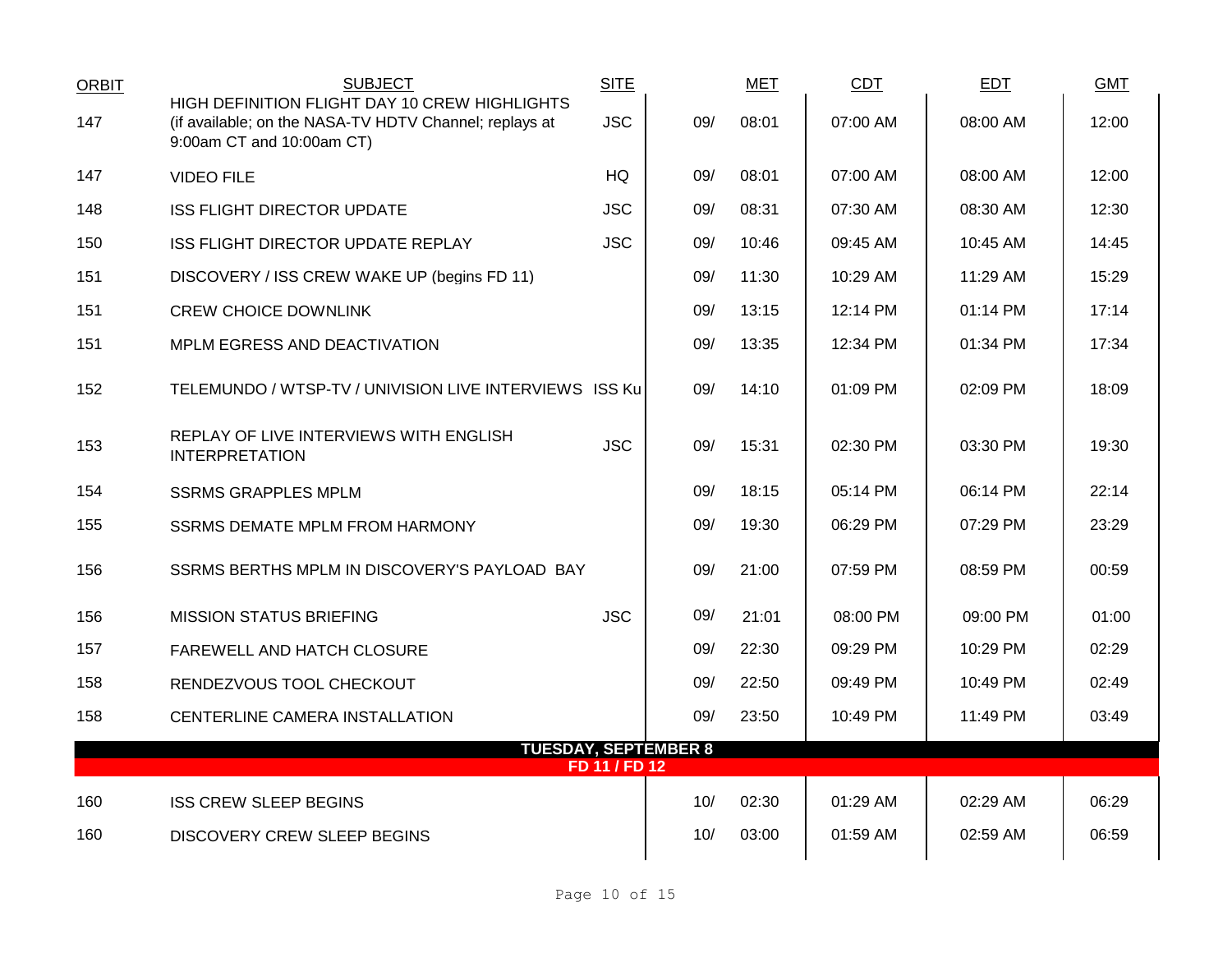| <b>ORBIT</b> | <b>SUBJECT</b>                                                                                                                       | <b>SITE</b>   |     | <b>MET</b> | CDT      | <b>EDT</b> | <b>GMT</b> |
|--------------|--------------------------------------------------------------------------------------------------------------------------------------|---------------|-----|------------|----------|------------|------------|
| 161          | FLIGHT DAY 11 HIGHLIGHTS (replayed on the hour during<br>crew sleep)                                                                 | <b>JSC</b>    | 10/ | 03:01      | 02:00 AM | 03:00 AM   | 07:00      |
| 162          | <b>VIDEO FILE</b>                                                                                                                    | HQ            | 10/ | 07:01      | 06:00 AM | 07:00 AM   | 11:00      |
| 163          | HIGH DEFINITION FLIGHT DAY 11 CREW HIGHLIGHTS<br>(if available; on the NASA-TV HDTV Channel; replays at<br>9:00am CT and 10:00am CT) | <b>JSC</b>    | 10/ | 08:01      | 07:00 AM | 08:00 AM   | 12:00      |
| 164          | <b>ISS FLIGHT DIRECTOR UPDATE</b>                                                                                                    | <b>JSC</b>    | 10/ | 08:31      | 07:30 AM | 08:30 AM   | 12:30      |
| 165          | ISS FLIGHT DIRECTOR UPDATE REPLAY                                                                                                    | <b>JSC</b>    | 10/ | 09:46      | 08:45 AM | 09:45 AM   | 13:45      |
| 165          | DISCOVERY / ISS CREW WAKE UP (begins FD 12)                                                                                          |               | 10/ | 11:00      | 09:59 AM | 10:59 AM   | 14:59      |
| 168          | <b>DISCOVERY UNDOCKS FROM ISS</b>                                                                                                    |               | 10/ | 15:28      | 02:27 PM | 03:27 PM   | 19:27      |
| 168          | DISCOVERY FLYAROUND OF ISS BEGINS                                                                                                    |               | 10/ | 15:53      | 02:52 PM | 03:52 PM   | 19:52      |
| 169          | FINAL SEPARATION FROM ISS                                                                                                            |               | 10/ | 17:11      | 04:10 PM | 05:10 PM   | 21:10      |
| 170          | RMS / OBSS LATE INSPECTION OF DISCOVERY'S TPS<br><b>BEGINS</b>                                                                       |               | 10/ | 19:00      | 05:59 PM | 06:59 PM   | 22:59      |
| 172          | <b>MISSION STATUS BRIEFING</b>                                                                                                       | <b>JSC</b>    | 10/ | 21:01      | 08:00 PM | 09:00 PM   | 01:00      |
| 173          | <b>OBSS BERTH</b>                                                                                                                    |               | 10/ | 23:15      | 10:14 PM | 11:14 PM   | 03:14      |
| 174          | SHUTTLE VTR PLAYBACK OF UNDOCKING                                                                                                    |               | 11/ | 00:30      | 11:29 PM | 12:29 AM   | 04:29      |
|              |                                                                                                                                      |               |     |            |          |            |            |
|              |                                                                                                                                      |               |     |            |          |            |            |
|              | <b>WEDNESDAY, SEPTEMBER 9</b>                                                                                                        | FD 12 / FD 13 |     |            |          |            |            |
| 176          | <b>DISCOVERY CREW SLEEP BEGINS</b>                                                                                                   |               | 11/ | 03:00      | 01:59 AM | 02:59 AM   | 06:59      |
| 177          | FLIGHT DAY 12 HIGHLIGHTS (replayed on the hour during<br>crew sleep)                                                                 | <b>JSC</b>    | 11/ | 03:01      | 02:00 AM | 03:00 AM   | 07:00      |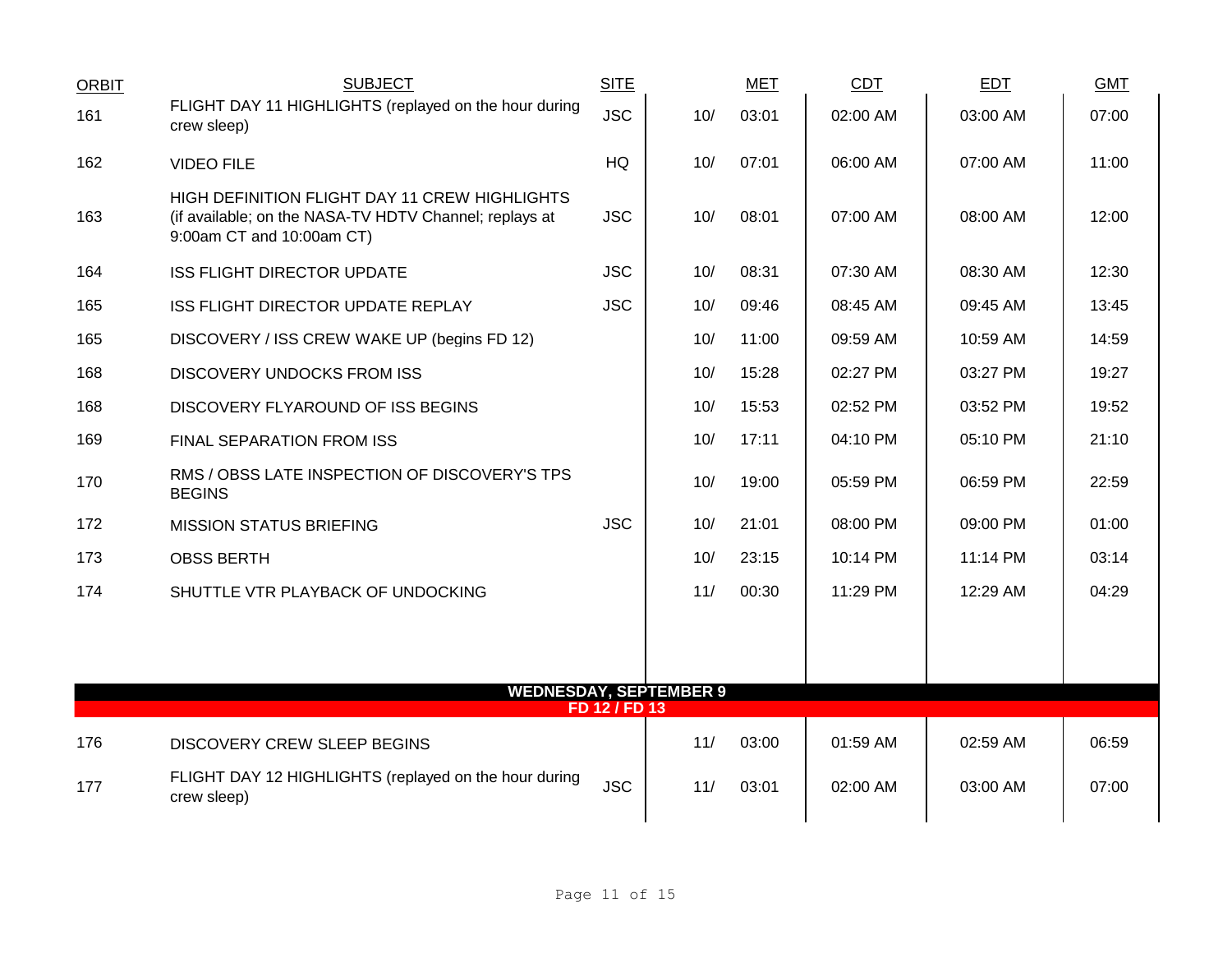| <b>ORBIT</b> | <b>SUBJECT</b>                                                                                                                       | <b>SITE</b>   |                               | <b>MET</b> | CDT      | <b>EDT</b> | <b>GMT</b> |
|--------------|--------------------------------------------------------------------------------------------------------------------------------------|---------------|-------------------------------|------------|----------|------------|------------|
| 179          | HIGH DEFINITION FLIGHT DAY 12 CREW HIGHLIGHTS<br>(if available; on the NASA-TV HDTV Channel; replays at<br>9:00am CT and 10:00am CT) | <b>JSC</b>    | 11/                           | 08:01      | 07:00 AM | 08:00 AM   | 12:00      |
| 180          | <b>VIDEO FILE</b>                                                                                                                    | <b>HQ</b>     | 11/                           | 09:01      | 08:00 AM | 09:00 AM   | 13:00      |
| 181          | DISCOVERY CREW WAKE UP (begins FD 13)                                                                                                |               | 11/                           | 11:00      | 09:59 AM | 10:59 AM   | 14:59      |
| 183          | <b>CABIN STOWAGE BEGINS</b>                                                                                                          |               | 11/                           | 14:05      | 01:04 PM | 02:04 PM   | 18:04      |
| 184          | <b>FCS CHECKOUT</b>                                                                                                                  |               | 11/                           | 15:10      | 02:09 PM | 03:09 PM   | 19:09      |
| 185          | <b>RCS HOT-FIRE TEST</b>                                                                                                             |               | 11/                           | 16:20      | 03:19 PM | 04:19 PM   | 20:19      |
| 185          | CBS NEWS / ABC NEWS / CNN LIVE INTERVIEWS                                                                                            | <b>TDRE</b>   | 11/                           | 17:35      | 04:34 PM | 05:34 PM   | 21:34      |
| 185          | POST MISSION MANAGEMENT TEAM BRIEFING                                                                                                | <b>JSC</b>    | 11/                           | 18:16      | 05:15 PM | 06:15 PM   | 22:15      |
| 186          | BOUNDARY LAYER TRANSITION / HYTHIRM BRIEFING                                                                                         | <b>JSC</b>    | 11/                           | 20:01      | 07:00 PM | 08:00 PM   | 00:00      |
| 188          | <b>MISSION STATUS BRIEFING</b>                                                                                                       | <b>JSC</b>    | 11/                           | 21:01      | 08:00 PM | 09:00 PM   | 01:00      |
| 188          | KOPRA'S RECUMBENT SEAT SET UP                                                                                                        |               | 11/                           | 22:10      | 09:09 PM | 10:09 PM   | 02:09      |
| 189          | <b>KU-BAND ANTENNA STOWAGE</b>                                                                                                       |               | 11/                           | 23:35      | 10:34 PM | 11:34 PM   | 03:34      |
|              |                                                                                                                                      |               |                               |            |          |            |            |
|              |                                                                                                                                      |               |                               |            |          |            |            |
|              |                                                                                                                                      |               | <b>THURSDAY, SEPTEMBER 10</b> |            |          |            |            |
|              |                                                                                                                                      | FD 13 / FD 14 |                               |            |          |            |            |
| 191          | <b>DISCOVERY CREW SLEEP BEGINS</b>                                                                                                   |               | 12/                           | 03:00      | 01:59 AM | 02:59 AM   | 06:59      |
| 192          | FLIGHT DAY 13 HIGHLIGHTS (replayed on the hour during<br>crew sleep)                                                                 | <b>JSC</b>    | 12/                           | 03:01      | 02:00 AM | 03:00 AM   | 07:00      |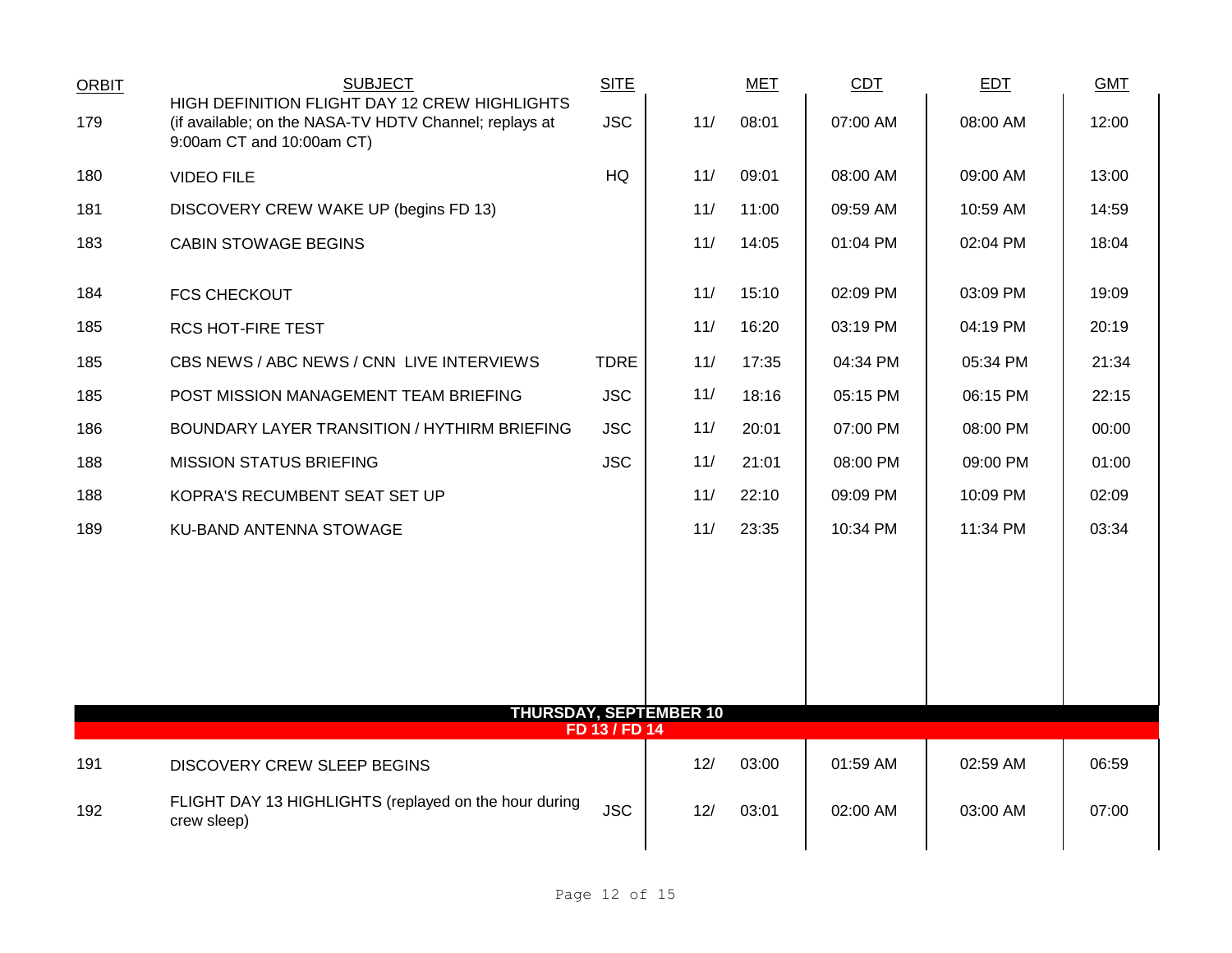| <b>ORBIT</b>               |  | <b>SUBJECT</b>                                                                                                                       | <b>SITE</b>        |     | <b>MET</b> | <b>CDT</b>       | <b>EDT</b> | <b>GMT</b> |  |
|----------------------------|--|--------------------------------------------------------------------------------------------------------------------------------------|--------------------|-----|------------|------------------|------------|------------|--|
| 195                        |  | HIGH DEFINITION FLIGHT DAY 13 CREW HIGHLIGHTS<br>(if available; on the NASA-TV HDTV Channel; replays at<br>9:00am CT and 10:00am CT) | <b>JSC</b>         | 12/ | 08:01      | 07:00 AM         | 08:00 AM   | 12:00      |  |
| 196                        |  | DISCOVERY CREW WAKE UP (begins FD 14)                                                                                                |                    | 12/ | 11:00      | 09:59 AM         | 10:59 AM   | 14:59      |  |
| 198                        |  | HTV LAUNCH COVERAGE BEGINS (launch scheduled at<br>12:01pm CT)                                                                       | JSC/<br><b>TAN</b> | 12/ | 12:46      | 11:45 AM         | 12:45 PM   | 16:45      |  |
| 198                        |  | <b>DEORBIT PREPARATIONS BEGIN</b>                                                                                                    |                    | 12/ | 14:05      | 01:04 PM         | 02:04 PM   | 18:04      |  |
| 200                        |  | PAYLOAD BAY DOOR CLOSING                                                                                                             |                    | 12/ | 15:24      | 02:23 PM         | 03:23 PM   | 19:23      |  |
| 201                        |  | <b>DEORBIT BURN</b>                                                                                                                  |                    | 12/ | 18:04      | 05:03 PM         | 06:03 PM   | 22:03      |  |
| 202                        |  | MILA C-BAND RADAR ACQUISITION OF DISCOVERY                                                                                           |                    | 12/ | 18:54      | 05:53 PM         | 06:53 PM   | 22:53      |  |
| 202                        |  | <b>KSC LANDING</b>                                                                                                                   | <b>KSC</b>         | 12/ | 19:07      | 06:06 PM         | 07:06 PM   | 23:06      |  |
|                            |  | POST-LANDING NEWS CONFERENCE                                                                                                         | <b>KSC</b>         |     |            | NET L+2 HRS.     |            |            |  |
|                            |  | ENTRY FLIGHT CONTROL TEAM VIDEO REPLAY<br>(replayed after Post-Landing News Conference)                                              | <b>JSC</b>         |     |            | $\sim$ L+3 HRS.  |            |            |  |
|                            |  | STS-128 MISSION HIGHLIGHTS VIDEO REPLAY<br>(replayed after Entry Flight Control Team Video)                                          | <b>JSC</b>         |     |            | $~$ - L+3.5 HRS. |            |            |  |
|                            |  |                                                                                                                                      |                    |     |            |                  |            |            |  |
|                            |  |                                                                                                                                      |                    |     |            |                  |            |            |  |
| <b>DEFINITION OF TERMS</b> |  |                                                                                                                                      |                    |     |            |                  |            |            |  |
|                            |  |                                                                                                                                      |                    |     |            |                  |            |            |  |

AMC: Americom Satellite

ARS: Air Revitalization System

ATA: Ammonia Tank Assembly

CBM: Common Berthing Mechanism

CST: Central Standard Time

CHECS: Crew Health Care System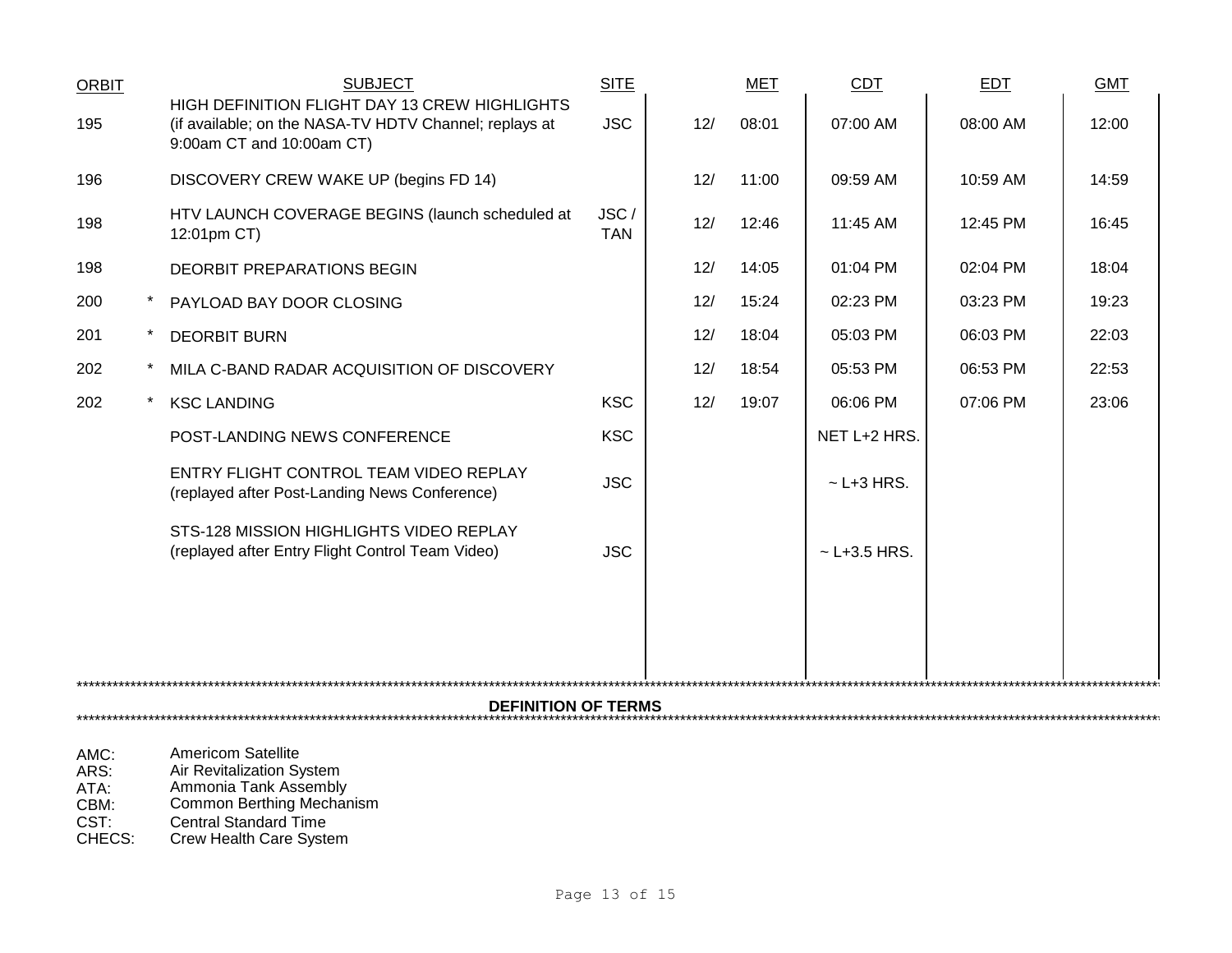| <b>ORBIT</b>                                                                     | <b>SUBJECT</b>                                                                                              | <b>SITE</b> | <b>MET</b> | <b>CDT</b> | <b>EDT</b> | <b>GMT</b> |  |
|----------------------------------------------------------------------------------|-------------------------------------------------------------------------------------------------------------|-------------|------------|------------|------------|------------|--|
| C.O.L.B.E.R.T. - Combined Operational Load Bearing External Resistance Treadmill |                                                                                                             |             |            |            |            |            |  |
| Destiny:                                                                         | U.S. Laboratory on ISS                                                                                      |             |            |            |            |            |  |
| EMU:                                                                             | <b>Extravehicular Mobility Unit</b>                                                                         |             |            |            |            |            |  |
| EST:                                                                             | <b>Eastern Standard Time</b>                                                                                |             |            |            |            |            |  |
| EUTEF:                                                                           | European Technology Exposure Facility                                                                       |             |            |            |            |            |  |
| EVA:                                                                             | <b>Extravehicular Activity</b>                                                                              |             |            |            |            |            |  |
| FCS:                                                                             | <b>Flight Control System</b>                                                                                |             |            |            |            |            |  |
| FD:                                                                              | <b>Flight Day</b>                                                                                           |             |            |            |            |            |  |
| FIR:                                                                             | <b>Fluids Integration Rack</b>                                                                              |             |            |            |            |            |  |
| GMT:                                                                             | <b>Greenwich Mean Time</b>                                                                                  |             |            |            |            |            |  |
| HARMONY: Node 2                                                                  |                                                                                                             |             |            |            |            |            |  |
| HD:                                                                              | <b>High Definition Television</b>                                                                           |             |            |            |            |            |  |
| HQ:                                                                              | <b>NASA Headquarters</b>                                                                                    |             |            |            |            |            |  |
| HTV:<br>HYTHIRM:                                                                 | Japanese H-II Transfer Vehicle<br><b>Hypersonic Thermodynamic Infrared Measurements</b>                     |             |            |            |            |            |  |
|                                                                                  |                                                                                                             |             |            |            |            |            |  |
| ISS:<br>JSC:                                                                     | <b>International Space Station</b><br>Johnson Space Center                                                  |             |            |            |            |            |  |
| KSC:                                                                             | <b>Kennedy Space Center</b>                                                                                 |             |            |            |            |            |  |
| L.                                                                               | Launch or Landing time                                                                                      |             |            |            |            |            |  |
| LIMO:                                                                            | Live Interview Media Outlet channel                                                                         |             |            |            |            |            |  |
| LMC:                                                                             | Lightweight Mission Peculiar Equipment Support Structure Carrier                                            |             |            |            |            |            |  |
| MECO:                                                                            | Main Engine Cut-Off                                                                                         |             |            |            |            |            |  |
|                                                                                  | Minus Eighty-Degree Laboratory Freezer for ISS                                                              |             |            |            |            |            |  |
| MELFI:                                                                           |                                                                                                             |             |            |            |            |            |  |
| MET:                                                                             | Mission Elapsed Time, which begins at the moment of launch and is read: DAYS/HOURS:MINUTES. LAUNCH=00/00:00 |             |            |            |            |            |  |
| MILA                                                                             | Merritt Island, Florida Tracking Station                                                                    |             |            |            |            |            |  |
| MISSE:                                                                           | Materials International Space Station Experiment                                                            |             |            |            |            |            |  |
| MMT:                                                                             | <b>Mission Management Team</b>                                                                              |             |            |            |            |            |  |
| <b>MPLM</b>                                                                      | Multi-Purpose Logistics Module                                                                              |             |            |            |            |            |  |
| MS:                                                                              | <b>Mission Specialist</b>                                                                                   |             |            |            |            |            |  |
| MSRR:                                                                            | Materials Science Research Rack                                                                             |             |            |            |            |            |  |
| NET:<br>OBSS:                                                                    | No Earlier Than                                                                                             |             |            |            |            |            |  |
| ODS:                                                                             | Orbiter Boom Sensor System<br><b>Orbiter Docking System</b>                                                 |             |            |            |            |            |  |
| OMS:                                                                             | <b>Orbital Maneuvering System</b>                                                                           |             |            |            |            |            |  |
| PAO:                                                                             | <b>Public Affairs office</b>                                                                                |             |            |            |            |            |  |
| PAS:                                                                             | Payload Attachment System                                                                                   |             |            |            |            |            |  |
| RCS:                                                                             | <b>Reaction Control System</b>                                                                              |             |            |            |            |            |  |
| RGA:                                                                             | Rate Gyro Assembly on ISS                                                                                   |             |            |            |            |            |  |
| RMS:                                                                             | Remote Manipulator System on Discovery                                                                      |             |            |            |            |            |  |
| RPCM:                                                                            | <b>Remote Power Control Module</b>                                                                          |             |            |            |            |            |  |
| RPM:                                                                             | Rendezvous Pitch Maneuver                                                                                   |             |            |            |            |            |  |
| S0:                                                                              | <b>Starboard Zero Truss Segment</b>                                                                         |             |            |            |            |            |  |
| $S1$ :                                                                           | <b>Starboard One Truss Segment</b>                                                                          |             |            |            |            |            |  |
| S3:                                                                              | <b>Starboard Three Truss Segment</b>                                                                        |             |            |            |            |            |  |